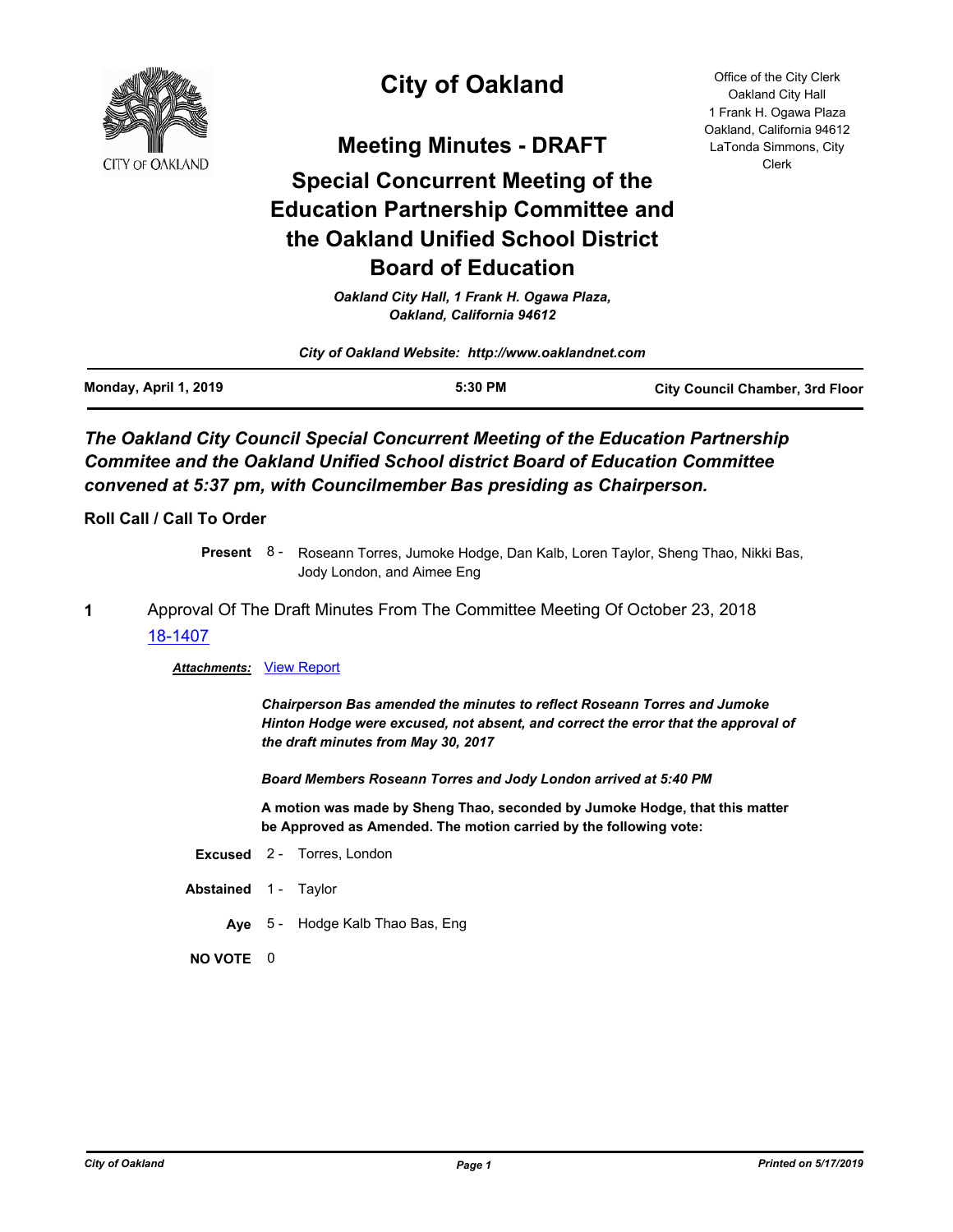**2** Determination Of Schedule Of Outstanding Committee Items

#### [18-1408](http://oakland.legistar.com/gateway.aspx?m=l&id=/matter.aspx?key=29834)

#### *Attachments:* [View Report](http://oakland.legistar.com/gateway.aspx?M=F&ID=aa247ae4-d6a8-45ff-8fd8-763ef1ca08e9.pdf)

*There was 1 speaker on this item.*

**A motion was made by Dan Kalb, seconded by Sheng Thao, that this matter be Approved. The motion carried by the following vote:**

**Aye** 8 - Torres Hodge Kalb Taylor Thao Bas London, Eng

**NO VOTE** 0

- **3** Subject: OUSD Budget And Asset Management
	- From: Councilmember Fortunato Bas

Recommendation: Receive An Informational Report Briefing From The Oakland Unified School District (OUSD) Board Members On The OUSD Budget And Asset Management And Discuss How The City Can Support OUSD [18-1558](http://oakland.legistar.com/gateway.aspx?m=l&id=/matter.aspx?key=29982)

**Attachments: [View Report](http://oakland.legistar.com/gateway.aspx?M=F&ID=c2145082-82be-4040-8c0d-66de993a492d.pdf)** 

[View Supplemental Report 3/29/2019](http://oakland.legistar.com/gateway.aspx?M=F&ID=a5605c51-bbc9-4c71-98c9-268080af7825.pdf) [View Supplemental Report 3/29/2019](http://oakland.legistar.com/gateway.aspx?M=F&ID=72345743-b016-4621-9d64-3de269c088b8.pdf)

*There were 5 speakers on this item.*

**A motion was made by Sheng Thao, seconded by Jody London, that this matter be Received and Filed. The motion carried by the following vote:**

**Aye** 8 - Torres Hodge Kalb Taylor Thao Bas London, Eng

**NO VOTE** 0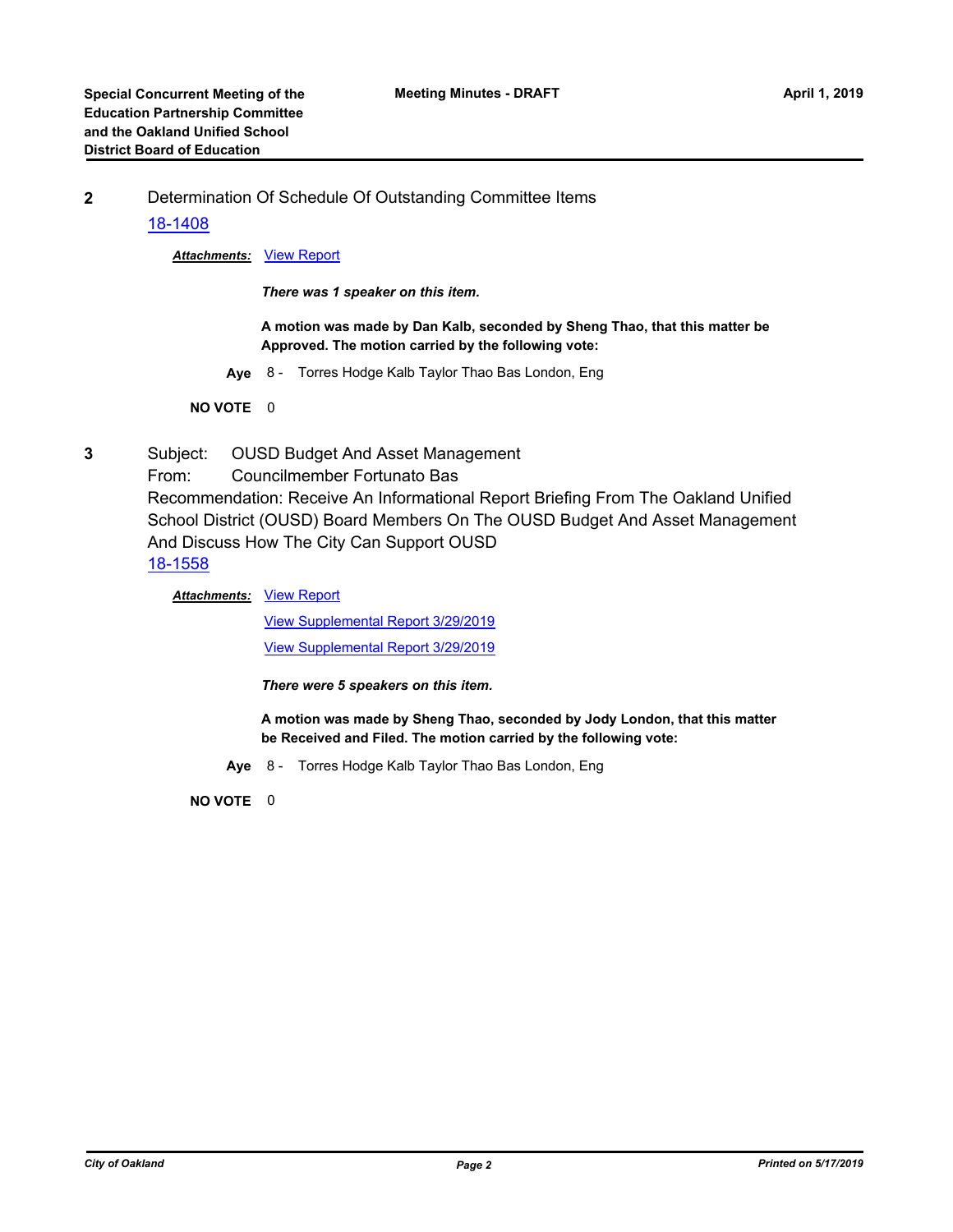**4** Subject: Support For The California Schools And Local Communities Funding Act From: Councilmember Bas

Recommendation: Adopt A Resolution (1) Supporting The California Schools And Local Communities Funding Act Of 2020, A Proposed Initiative For The November 2020 Ballot That Will Amend The State Constitution To Close A Corporate Tax Loophole By Reassessing Commercial And Industrial Real Property On A One To Three Year Basis Based On A Fair Market Value; (2) Encouraging Other Jurisdictions In The Region To Take Support Positions On The Initiative; And (3) Committing The City Of Oakland To Work In Collaboration With The Oakland Unified School District, Alameda County And State Of California To Maximize Resources For Oakland Public Schools [18-1455](http://oakland.legistar.com/gateway.aspx?m=l&id=/matter.aspx?key=29879)

## **Attachments: [View Report](http://oakland.legistar.com/gateway.aspx?M=F&ID=00c5673a-ccb9-4d7d-9986-fd1bb180ea18.pdf)**

[87612 CMS](http://oakland.legistar.com/gateway.aspx?M=F&ID=d64428ec-53e0-439d-a0f1-e8d8c79656b4.pdf)

*Councilmember Thao request to be added as a sponsor.*

*There were 2 speakers on this item.*

**A motion was made by Sheng Thao, seconded by Dan Kalb, that this matter be Approved the Recommendation of Staff, and Forward to go before the \* Concurrent Meeting of the Oakland Redevelopment Successor Agency and the City Council, to be heard 4/16/2019. The motion carried by the following vote:**

**Aye** 8 - Torres Hodge Kalb Taylor Thao Bas London, Eng

#### **NO VOTE** 0

**5** Subject: Crossing Guard Staffing And Deployment

From: Councilmember McElhaney

Recommendation: Receive An Informational Report From The Oakland Police Department (OPD) Concerning The Crossing Guard And Deployment Process [16-1144](http://oakland.legistar.com/gateway.aspx?m=l&id=/matter.aspx?key=27691)

*Sponsors:* McElhaney

*Attachments:* [View Report](http://oakland.legistar.com/gateway.aspx?M=F&ID=3602d6fd-8f8c-4261-992f-576df604d0df.pdf)

*There was 1 speaker on this item*

**A motion was made by Loren Taylor, seconded by Jody London, that this matter be Received and Filed. The motion carried by the following vote:**

**Aye** 8 - Torres Hodge Kalb Taylor Thao Bas London, Eng

**NO VOTE** 0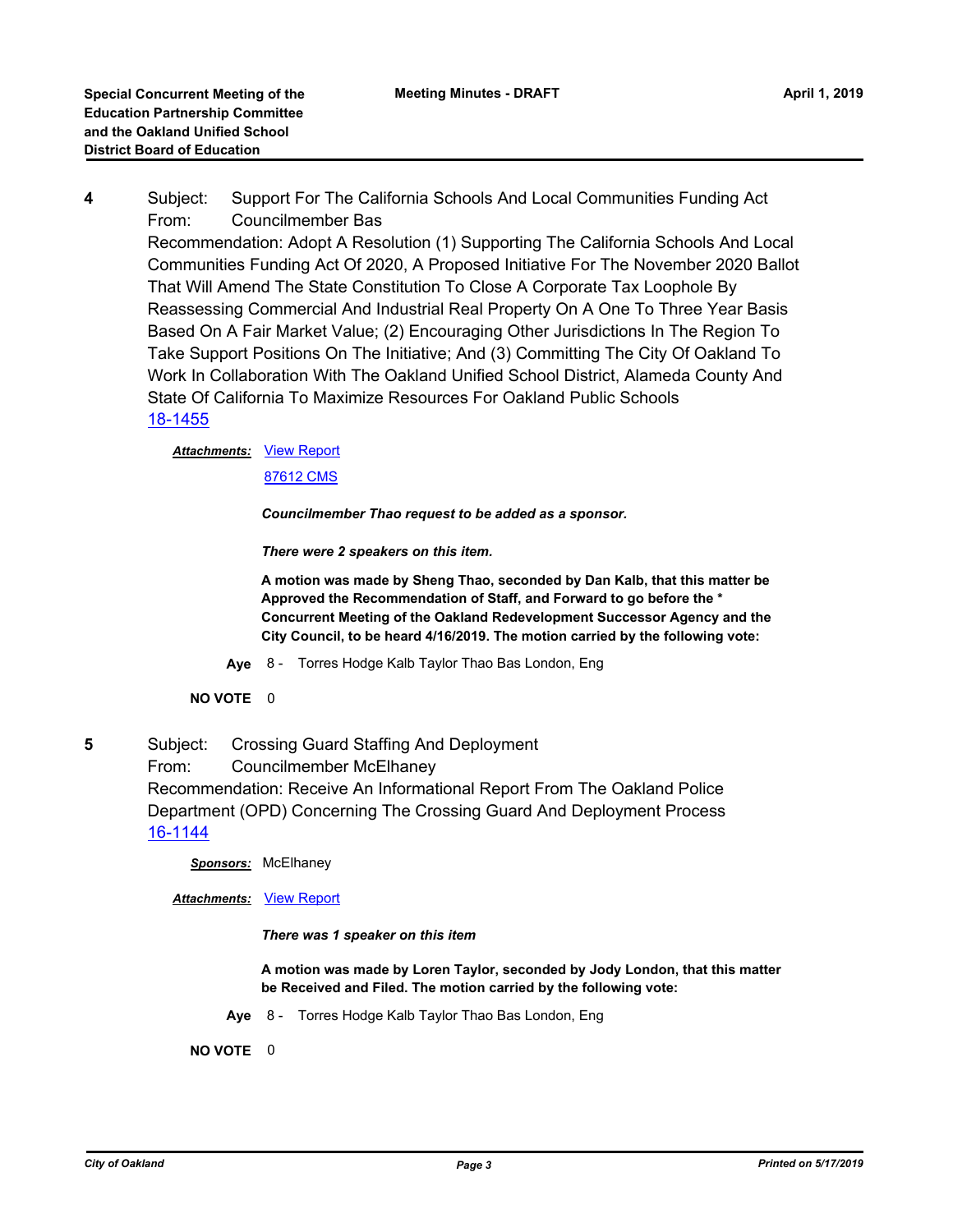**6** Subject: Update On School Pedestrian Safety From: Transportation Department Recommendation: Receive An Informational Report On The History And The Future Strategy For The Former "Safe Routes To Schools" Grant And The Present "Active Transportation Program" Grant Programs [18-1109](http://oakland.legistar.com/gateway.aspx?m=l&id=/matter.aspx?key=29537)

Attachments: [View Report OPD](http://oakland.legistar.com/gateway.aspx?M=F&ID=ff7998e0-8412-4e6a-9d8a-3371ea276da8.pdf)

[View Report OakDOT](http://oakland.legistar.com/gateway.aspx?M=F&ID=0eef44ab-a4e7-4728-a909-160531dd80c9.pdf)

*There was 1 speaker on this item.*

**A motion was made by Loren Taylor, seconded by Jody London, that this matter be Received and Filed. The motion carried by the following vote:**

**Aye** 8 - Torres Hodge Kalb Taylor Thao Bas London, Eng

**NO VOTE** 0

#### **Open Forum (TOTAL TIME AVAILABLE: 15 MINUTES)**

*3 speakers spoke during open forum.*

**Adjournment**

*There being no further business, and upon the motion duly made, the Oakland Education Partnership Committee adjourned the meeting at 7:58 p.m.*

**\* In the event of a quorum of the City Council participates on this Committee, the meeting is noticed as a Special Meeting of the City Council; however no final City Council action can be taken.**

#### **Americans With Disabilities Act**

**If you need special assistance to participate in Oakland City Council and Committee meetings please contact the Office of the City Clerk. When possible, please notify the City Clerk 5 days prior to the meeting so we can make reasonable arrangements to ensure accessibility. Also, in compliance with Oakland's policy for people with environmental illness or multiple chemical sensitivities, please refrain from wearing strongly scented products to meetings. Office of the City Clerk - Agenda Management Unit Phone: (510) 238-6406 Fax: (510) 238-6699 Recorded Agenda: (510) 238-2386**

**Telecommunications Display Device: (510) 238-3254**